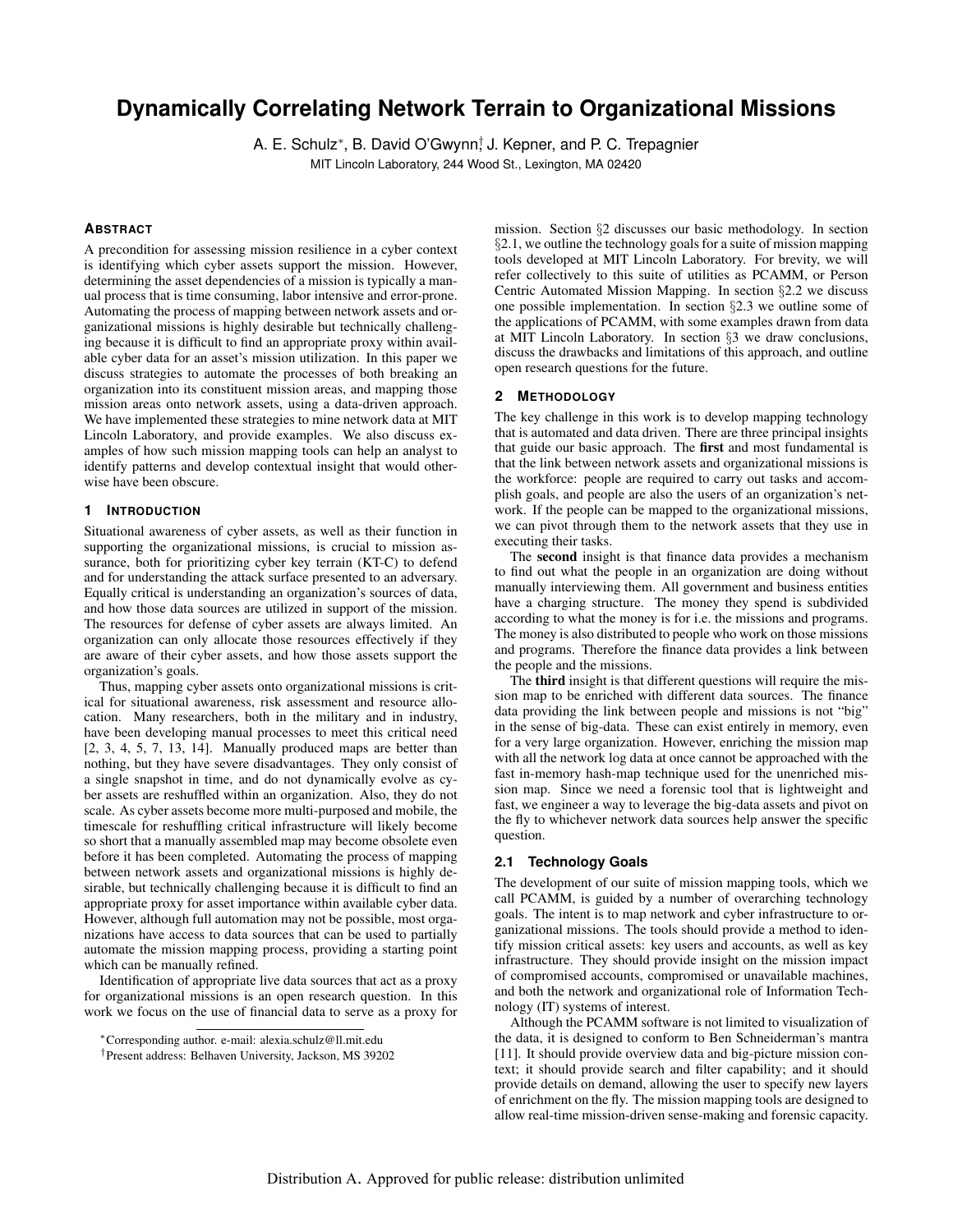Finally, PCAMM should be as automated as possible. The goal is to use data to identify key network infrastructure, so that the tools can provide real-time context that doesn't get stale as a network evolves.

### **2.2 Implementation**

#### 2.2.1 Prototype

We have built a prototype implementation of the automated mission mapping tool. We emphasize that this is just one possible implementation; if an organization has the requisite data available in their environment, these ideas could be executed in any of a number of ways. Our implementation consists of three distinct pieces: a data layer consisting of an Accumulo database; a knowledge engineering layer consisting of a domain specific language (DSL), implemented in Python, used to interface with the database, and a mission mapping interface, written in Python, that leverages the DSL to build the mission map and enrich as needed. We focus on the third layer in this work, but again wish to emphasize that the Python-based approach utilized in our proof-of-concept implementation was chosen tactically for speed of development, as it interfaced easily with LRNOC's existing LLCySA platform [10]. Many other frameworks (e.g. the ELK stack or a SQL database) are also possible.

The primary class in the mission map utility is a person. A person has unique attributes, such as a user id, an email handle or a network account name. A person also has attributes that are shared with other people, such as a research group or a job title. Some of the attributes are one-to-one, such as person's first name. Others are one-to-many, such as the programs a person works on. In this latter case, the value stored in the attribute is a list. These person objects are combined to form another type of class: a person-list. The person-list is fundamentally a hash-table which is keyed on one the the unique attributes of the people in the organization, such as a badge id number. Most of the operations carried out by PCAMM are actuated by manipulating person-list objects. The key feature of the person-list class is the enrich method, which takes any dictionary of data keyed on people and uses it to add attributes to the people in the map.

As with any data store, one critical tool built into PCAMM is the slicing tool. The slice feature allows the user to filter the mission map on any attribute of a person, and return a slice whose members either all have, or don't have, that attribute. It is useful to break the mission map of an organization into sub-maps (slices), each mapping out some subset of whole enterprise. The sub-maps can be unique, or they can be overlapping. Making a slice for every possible value of an attribute is a process that we call organizational breakdown. A breakdown is stored as a dictionary structure where the keys are the *N*val possible values the attribute can take, and the value is a sub-map: i.e. the corresponding person-list. The breakdown computation is an embarrassingly parallel process, and the computation time scales approximately as

$$
t_{\text{breakdown}} \sim O(t_{\text{sg}} * N_{\text{val}} / N_{\text{proc}})
$$
 (1)

where  $N_{\text{proc}}$  is the number of processors the user has available, and  $t_{sg}$  is the computation time to generate one slice, which scales approximately as the number of people  $N_p$  populating the map:  $t_{sg}$  ∼  $O(N_p)$ .

#### 2.2.2 Data sources

The mission map is populated with data from the organization. The data sources are divided into two categories, organizational data sources and network data sources. The organizational data sources are used to build the un-enriched mission map, which we describe shortly. The network data sources are used to enrich the mission map, at the operator's discretion, with log data that is typically available in a Network Operations Center (NOC). We emphasize, however, that any data associated with people can be used to enrich the map. The data used in the prototype implementation PCAMM is data assembled from the MIT Lincoln Laboratory network, which is stored and accessed in the Lincoln Research Network Operations Center (LRNOC) [6, 9]. The data is accessed via the Lincoln Laboratory Cyber Situational Awareness (LLCySA) platform [10].

One of the organizational data sources is phone book or directory data; usually Lightweight Directory Access Protocol (LDAP) data in LDIF format (LDAP Data Interchange Format), though the directory data could be in any format. The directory data typically provides names, identification numbers, usernames, email handles, phone numbers, office locations, job titles, as well as information from the organizational chart such as the divisions and groups for the people in an organization. The directory data is used to create a person-list that will form the backbone of the un-enriched mission map. We have enhanced the map by binning the job titles into broader roles within an organization. For Lincoln Laboratory, the roles we use are research, technical support, administrative support, leadership, information technology, security and students. This assignment of titles to role categories is one example of a manual processes that fits into the mapping framework. For our work, we have also used data from Human Resources to enrich the map with university degrees, as a proxy for subject-matter expertise. (However, in military contexts much more precise occupational specialty data are available.)

To create the un-enriched mission map, the directory data backbone is fleshed out with organizational financial data. There are two main inputs that are required for this approach. The first is the labor charging structure in the organization; for each person there is a record of which programs were charged in each month, as well as the fraction of time that was charged to the program. The second is finance data on the mission allocation of money used to fund each program, that is, which mission area is supported by each program. Although it is possible that this mapping may need to be manually assembled, it is common practice in most business offices to maintain such a list and often the data already exists, as it did in the case of Lincoln Laboratory. Once these data sources are incorporated into the map, each person will have a list of programs they contribute to, and a list of mission areas (and potentially submissions) that they support. This is the un-enriched mission map.

The mission mapping tool functions by taking this base-level mission map and enriching it in an ad-hoc fashion with network security data that is housed in some underlying database. In our case we have used the Lincoln Laboratory LLCySA platform [10], but as previously mentioned any queriable database structure is an option. There are several network data sources that we have incorporated into PCAMM. One of the most important are the authentication logs. These provide a mapping between users and machines that they utilize, either by directly logging on with a username and password, or authenticating with kerberos credentials. Another important source is the property tracking data, which help us to map between users and the machines they own. We have also incorporated Nessus [12] vulnerability reports, which tell us which network assets are potentially targets. Mail exchange metadata can reveal more informal communities within the organization. Other possible data sources include web proxy logs, VPN logs, IDS alerts and host-based security system data such as logs from McAffee [1]. For any of these network indicators, we can pivot through the people associated with the machines of interest to the missions and programs that are potentially affected.

#### **2.3 Use cases**

#### 2.3.1 Overview Utilities

There are a number of utilities modeled on database queries that build on the mission map infrastructure to provide added function-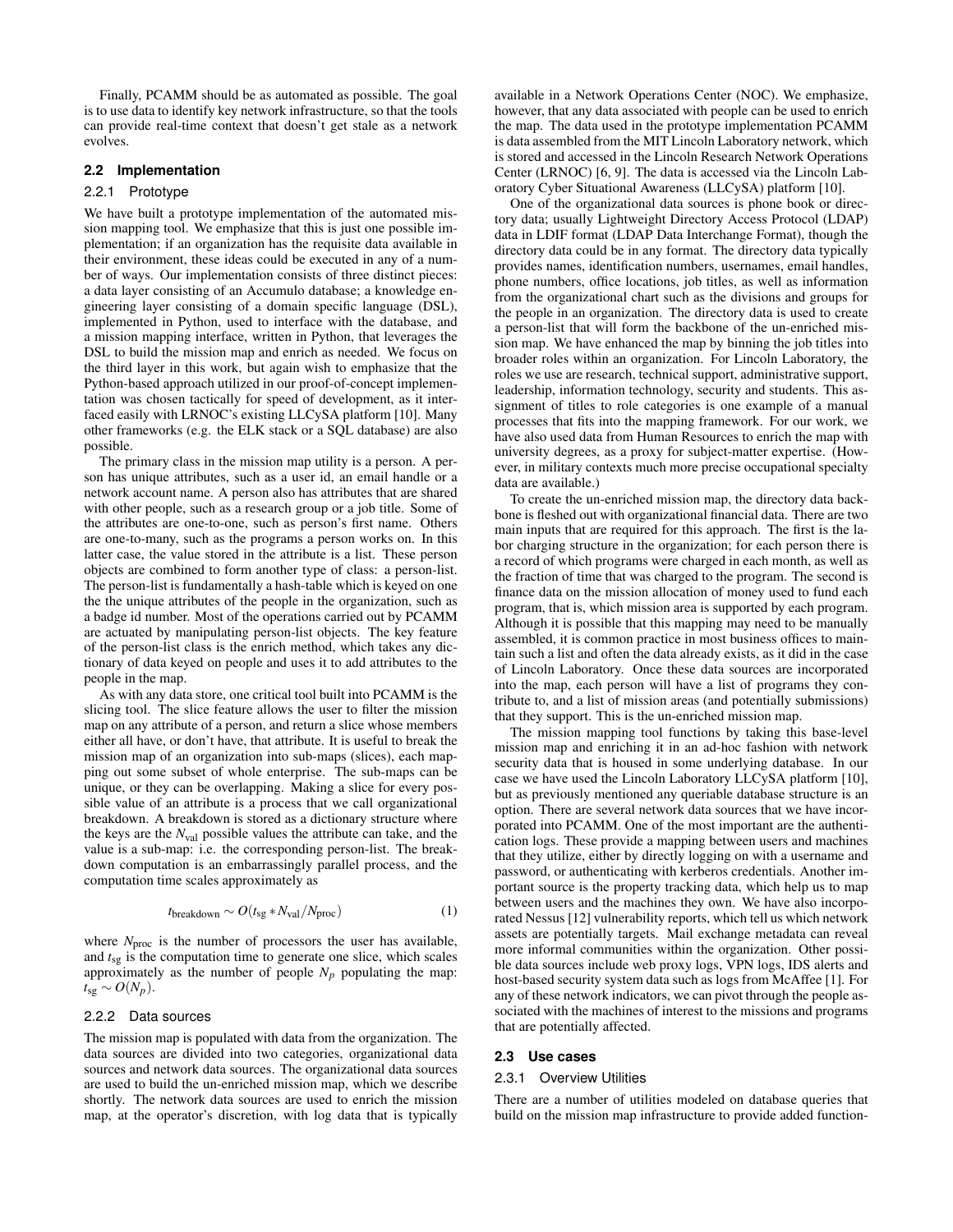

Figure 1: Failed login event data, binned every hour, for a ∼ 3 day period in February 2014. Three of MIT Lincoln Laboratory's mission areas are represented. On Feb 26th, there was a spike in failed login attempts, and these predominantly affected one of the mission areas while leaving the other two at levels close to the historic baseline.

ality to PCAMM. One such utility is the *getall(attribute)* method. This method aggregates all values of a particular person-attribute for people in the map, and returns a list of these values. For example, an analyst could create a sub-map whose members were owners of vulnerable machines identified in a Nessus scan. The *getall(emails)* method could be used to retrieve a list of the owners' email handles, quickly generating a distribution list to whom patch information should be sent.

A related utility is the *gethist(attribute)* method. This method returns a dictionary: the keys are each possible value of an attribute and the values are the number of people who possess that value of the attribute. Calling *gethist(missions)* will enumerate how many people in an organization work on each mission area. Calling *gethist(loginfails)* on each sub-map in a mission breakdown can indicate whether any particular mission area is the target of a password spraying attack. For convenience the the *plothist(attribute)* method displays a plot of the histogram.

The PCAMM software allows the user to quickly enrich external data sources with programmatic or mission context. Figure 1 demonstrates this: the raw data are active directory log events of failed login attempts at MIT Lincoln Laboratory between 24-27 Feb 2014, which have been enriched with mission context using PCAMM. We only plot three of the mission areas in Figure 1. On Feb 26*th* around noon, there was an event generating failed login counts several orders of magnitude higher than the baseline. Figure 1 shows that these events potentially have more impact on one of the mission areas than the others. This is only one example. Since PCAMM allows an analyst to enrich any new data source with mission context, any event data associated with hosts, ip addresses, or people can be enriched with programmatic or mission context in this way.

The data in the mission map is inherently graph data, with nodes and edges that connect the various attributes such as ip addresses, missions and people. However graph representation of the data often does not convey sufficient contextual information to be useful. Our approach to this difficulty is to use a configurable treemap to convey context in a flexible way. The breakdown method described in section 2.2.1 can be applied recursively. The result is the creation of a tree data structure that provides an overview of the components that make up an organization. The *tree([list of attributes])* method provides a convenient way to explore the data to understand large trends. An example, shown in Figure 2 with data from MIT Lincoln Laboratory, might be to break down the organization by mission and then by ip, to see which assets are most commonly utilized by each mission area. It is particularly powerful that the user can specify whatever branching order best answers the specific question.

Figure 2 reveals that some assets are commonly used by everyone in the Laboratory, whereas others are used only by specific mission areas. The tree utility accepts a list of values to ignore, in case the user would like to exclude the mail server or other common assets. The method will build trees to arbitrary depth, which is combined with a zoomable functionality in the visualization, that allows the user to descend down to successive layers. Only two layers of the tree are simultaneously visible in a given view. For example, if we had built this tree with branding order *[missions, ips, nessusplugins]*, the nessus id numbers would be hidden in the top level view. However the analyst can click in any of the mission areas. The visualization would zoom in and show one ip per colored area, with subdivisions depicting nessus plugin id.



Figure 2: The treemap functionality allows an analyst to get overview context of the data in the mission map. This example was generated using data at MIT Lincoln Laboratory to build a tree with branching order (missions, ips). Tree data structures can be built to arbitrary depth, but the visualization shows only two layers at a time. Deeper layers are revealed by clicking in a colored area. The legend and actual mission names have been obfuscated.

One of the goals of PCAMM is the discovery of relationships between network entities, people, missions and programs. To this end there are two useful utilities that quantify the extent to which entities are "connected," the correlation method and the pattern method (discussed in section 2.3.2). The correlation utility is best explained in terms of a Venn diagram. If two populations overlap, one can compute the conditional probability that a person in set *A* is also a member of set *B* with Bayes' theorem (e.g. [8]).

$$
P(B|A) = \frac{P(A \cap B)}{P(A)} = \frac{N_o / N_T}{N_A / N_T} = \frac{N_o}{N_A}
$$
 (2)

Here  $N<sub>o</sub>$  is the number of people in the overlap region of the Venn diagram, *N<sup>T</sup>* are all the people in the organization, and *N<sup>A</sup>* and *N<sup>B</sup>* are the number of people in groups *A* and *B*, respectively. This probability quantifies the correlation of the two properties represented by *A* and *B* within the organization, and is equal to 1 if the two properties correlate perfectly (i.e. complete overlap of the Venn Diagram). The method *correlate(attribute1,attribute2)* will compute the correlation of every value of one attribute with ever value of another. Computing the autocorrelation will quantify the clustering within an attribute, for example, correlating programs to programs will quantify what fraction of personnel are shared between any two programs.

Because the correlate function is many-to-many, it doesn't lend itself well to visualization. Therefore, a *plot-*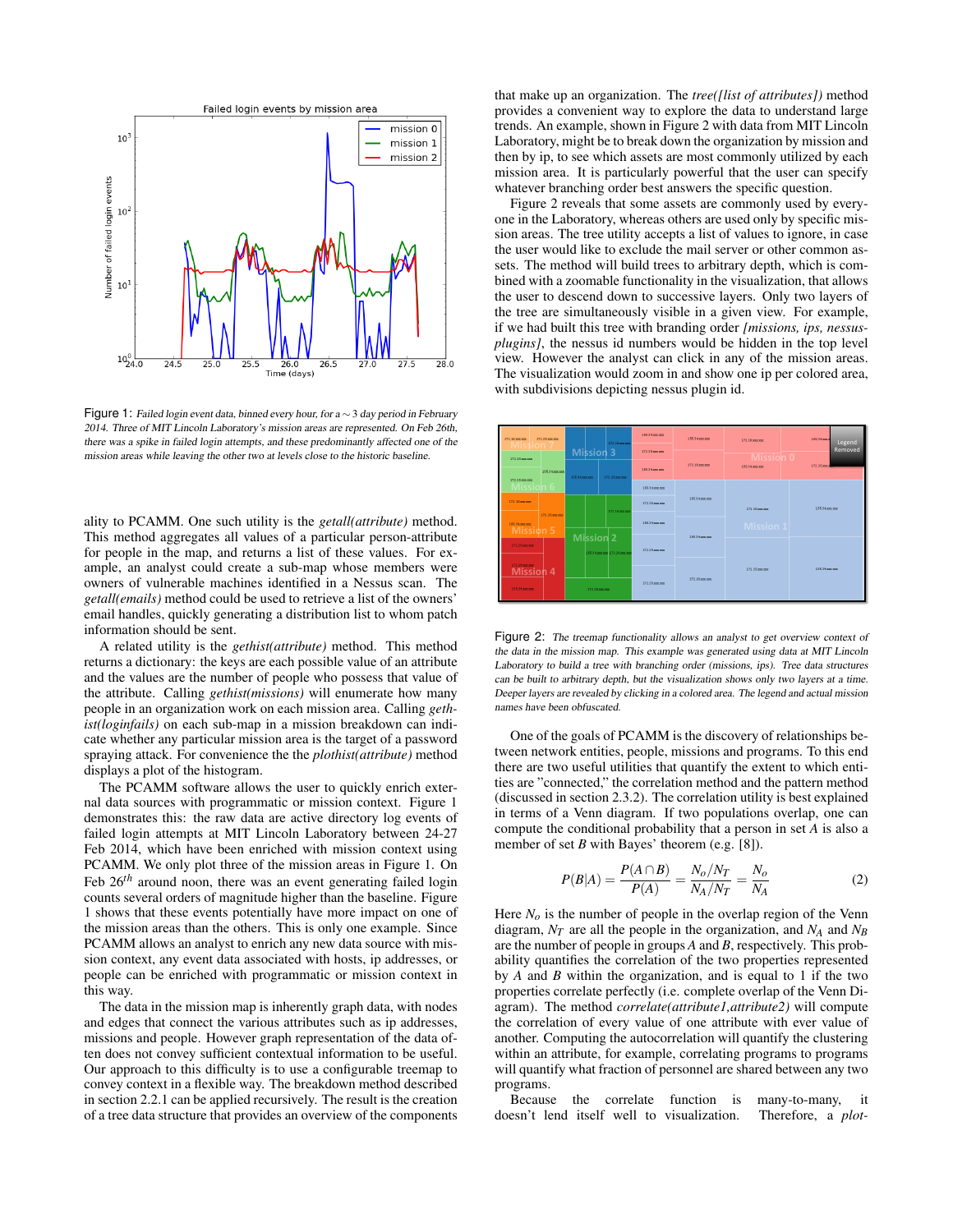

Figure 3: The probability that a user of the host at ip xxx.xxx.xxx.xxx charges to a particular program is shown for users who authenticated between April 29*th* and 30*th*. This is real data from MIT Lincoln Laboratory, although the ip and the program numbers have been obfuscated.

*corr(attibute1,value,attribute2)* method will display the correlation of one specific value of attribute *A* with all possible values of attribute *B*. Figure 3 shows data collected in a 24 hour period on Apr 29*th* 2014. The plot shows the probability that a user of the host at the obscured ip address works on a given program along the *x*−axis. The data depicted are real, but the ip and program numbers have been obfuscated for MIT Lincoln Laboratory operational security. This type of analysis could be useful in quantifying which programs are potentially at risk, in the event the host at this ip address were compromised.

#### 2.3.2 Pattern Utilities

A critical part of situational awareness is the ability to recognize and match patterns in the data. For example, if network assets are found to be compromised, it is reasonable to inquire whether a particular individual is associated with them. It is also useful to know whether these assets work in concert to support some programmatic or mission function. Such patterns may help an analyst to decipher the root cause of the infection, and whether there is a particular target of the compromise within the organization. Pattern matching is critical for searching out other individuals who may be affected, or identifying other network assets potentially at risk.

The cartoon in Figure 4 illustrates this idea. Suppose malware is detected on the laptops of persons A, B and C. The pattern method can help identify what these people have in common. In this example, they all support the Homeland Protection mission area, they all charge to a particular program, and they have all been targets in a recently identified spear-phishing campaign. Discovering this information is useful for potentially tracing the source of the infection to a phishing attack, identifying which program and mission areas are potentially impacted, and locating person D. This person has many features in common with A, B and C; their assets may also be infected, or person D may inadvertently have been the vector propagating the infection.

The *pattern()* method can be called on the mission map or any sub-map. It systematically examines data with which the map has been enriched. It returns a sorted list of tuples, containing the attribute, the most common value found in the sub-map, and how many people share that value. An example is shown in Table 1. The *pattern()* method was used on a sub-map created for this example, which corresponds to owners and users of assets at several ip addresses at MIT Lincoln Laboratory. There are seven individuals in the sub-map, and these results show that collectively they work



Figure 4: If A, B and C are associated with IT systems of interest, the pattern discovery methods in PCAMM allow an analyst to determine what the people have in common, and the pattern matching method facilitates the discovery of person D, whose assets may also be compromised.

| Attribute         | Value                  | # People / 7 | Unique |
|-------------------|------------------------|--------------|--------|
| missions          | Space Control          | 22           | No     |
| sponsors          | Other DoD              | 14           | No     |
| gender            | Female                 |              | Yes    |
| role              | Research               |              | Yes    |
| title             | <b>Technical Staff</b> |              | Yes    |
| propertylocations | Z <sub>1</sub> -123    |              | Nο     |

Table 1: Output of the *pattern()* method on a sub-map of MIT Lincoln Laboratory data. The sub-map corresponds to owners and users of assets at several ip addresses. The table quantifies what the individuals in the map have most in common.

on 22 programs in the Space Control mission area, many of which are sponsored by Other DoD sponsors. Owners and users of these machines happen all to be female members of the research staff. If these machines constituted a list of compromised assets, this pattern might help an analyst determine that the vector for the threat was somehow connected to a professional association of technical women. The analyst can use the map technology to explore this hunch further. For example, she may be curious to see if these women have recently attended some conference in common. She could use the *enrich()* method to add travel data to this sub-map, and potentially discover how many of these individuals had attended a recent conference on women in STEM fields.

The functional inverse operation of the *pattern()* method is the *pattern match()* method. A user supplies a template with feature values, and the map is scanned to return a sub-map whose members match the template. An example template used identify person D (as well as A, B and C) in Figure 4 might be (missions = Homeland protection, programs = 10, speardates != None). Pattern matching is accomplished by repeatedly applying the slicing algorithm. It is an example of a utility that would be easier to optimize if the mission map were implemented directly in a database, rather than the in-memory prototype discussed in this work.

# **3 DISCUSSION**

We present in this paper an important first step in dynamically correlating cyber terrain to organizational missions. Such a mapping is critical for enhanced network situational awareness, for developing forensic insight, for assessing risk and optimally allocating resources to defend mission-critical assets. Our approach of incorporating finance data and identity stores with passive network